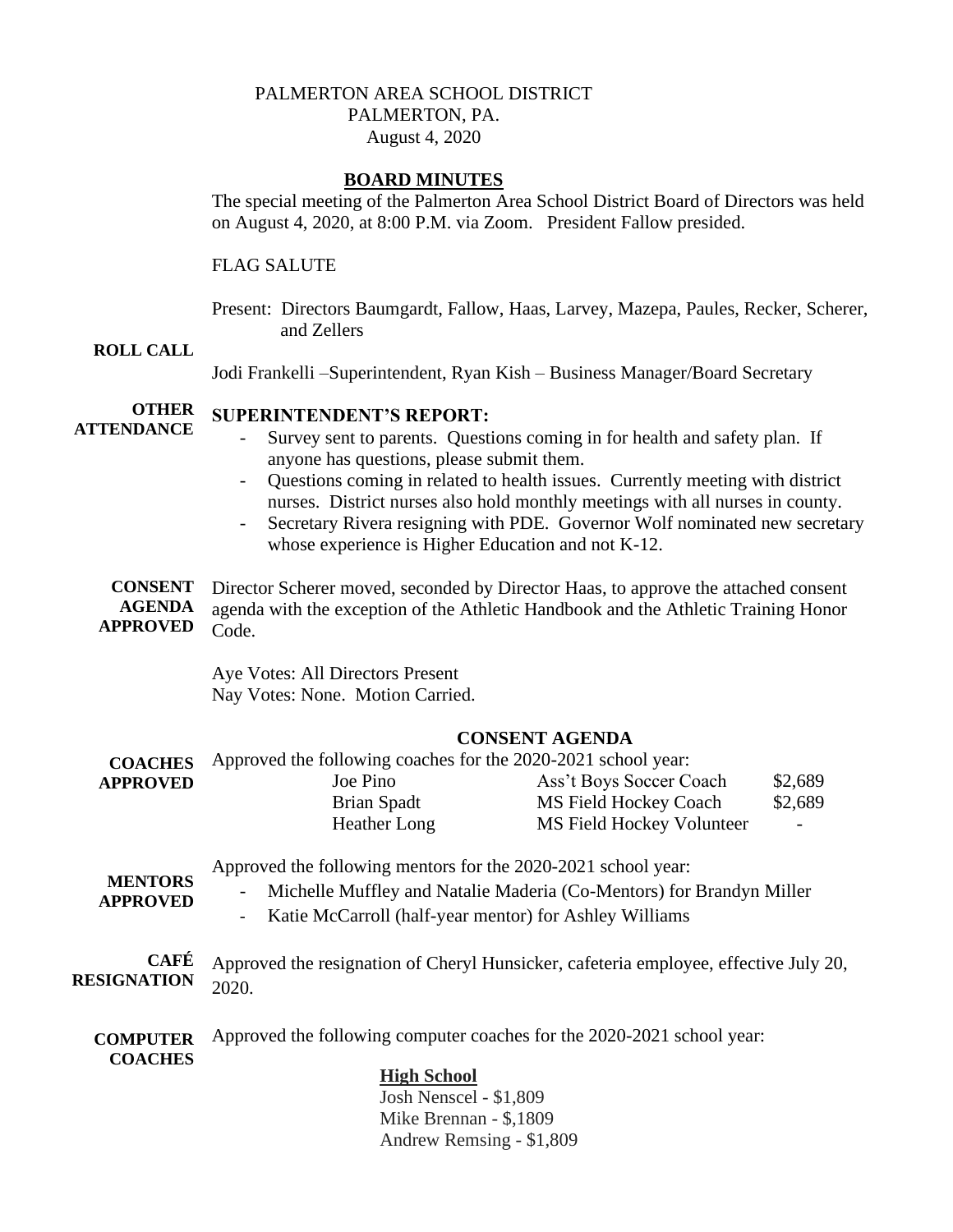# **Junior High**

Brianna Carroll - \$1,809 Amy Morgan - \$1,809

## **S.S. Palmer**

Bill Acierno - \$1,809 Tyler Svetik - \$1,809

# **Parkside**

Michelle Davis – \$1,809

# **Towamensing**

Bill Zeky - \$1,809 Kelly Beblavy - \$,1809

### **POLICY 815.2 – SECOND READING POLICY 912 – FIRST READING EMERGENCY INSTR. TIME ATHLETIC PRICES PIXELLOT AGREEMENT TABLED** Aye Votes: All Directors Present **SCHOOL CALENDAR REVISION APPROVED** Approved the second reading of policy 815.2 – Livestream Video Approved the first reading of Policy 912 - Title I Parent and Family Engagement Approved Emergency Instructional Time Template Section 520.1 Approved the athletic ticket prices for the 2020-2021 school year **END OF CONSENT AGENDA** Director Haas moved, seconded by Director Scherer, to table the "One-Time Fee" Pixellot Use Agreement with PlayOn! Sports at a price of \$4,000 Nay Votes: None. Motion Tabled. Director Haas moved, seconded by Director Larvey, to approve the revised 2020-2021 school calendar. Aye Votes: All Directors Present Nay Votes: None. Motion Carried. **PUBLIC PARTICIPATION:**  Lori Nemeth – Asked how the computer coaches were selected? Mr. Heaney responded that the position was posted and sent to teaching staff, and letters of interest were submitted. Ms. Nemeth questioned how the amount was determined that they would be paid? Mr. Heaney responded that it is contractual. **FOR THE GOOD OF THE ORDER:**

**AGENDA OPENED** Director Fallow moved, seconded by Director Larvey, to open the agenda.

> Aye Votes: All Directors Present Nay Votes: None. Motion Carried.

**EXTRA-CURRICULAR POSITIONS APPROVED** Director Scherer moved, seconded by Director Fallow, to approve the following extracurricular positions: Tom Heinick Marching Band - HS \$4,669